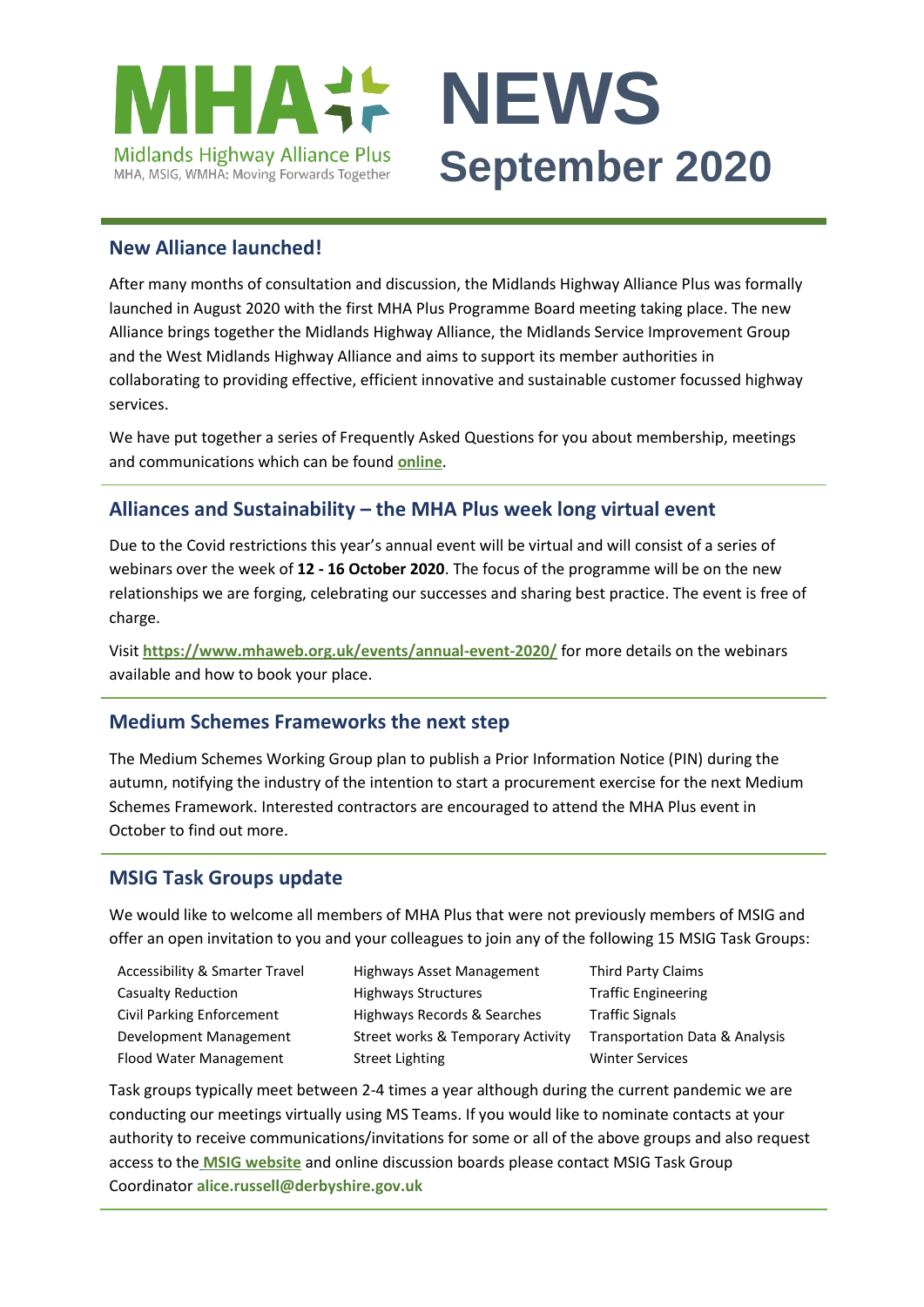## **Professional Services**

A total of 21 authorities are now using the PSP 3 framework and turnover has now exceeded £11 million. The three ways to commission our suppliers for professional services are by direct call off using AECOM , mini competition between AECOM and Amey Consult, or sub-regional call off with Amey for regions 1 and 2 and AECOM for regions 3 and 4. For secondments Waterman Aspen can be commissioned by direct call off or you can use mini competition with Waterman Aspen and Matchtech. Details for the framework managers can be found on the **[Professional Services contact](https://www.mhaweb.org.uk/download/professional_services/T0552_MHA-CONTACT-CARD-PSP-3-05.pdf)  [card](https://www.mhaweb.org.uk/download/professional_services/T0552_MHA-CONTACT-CARD-PSP-3-05.pdf)**.

# **Skills Community**

**Face to face learning events** – we remain optimistic about bringing you the benefit of collaborative learning, and our postponed NEC events will be available as soon as is practicable. In the meantime, on the **[MHA Learning Management System \(LMS\)](https://mhaskills.virtual-college.co.uk/)** you will find:

- Introductions to NEC 4 ECC, NEC 3 TSC and NEC 4 PSC/PSSC contracts modules.
- Additional softer skills e-learning modules such as decision making; mental health awareness; and introduction to listening to supplement the 'virtual' technical content.

**Make the most of the LMS** - members can access a range of learning, training and development opportunities provided by the MHA skills community, our framework suppliers and MHA members through the **[LMS](https://mhaskills.virtual-college.co.uk/)**.

**Register your interest** - members are asked to confirm their interest in the following learning events to ensure we have enough notional participants:

NEC 4: Project Supervisor accreditation to equip delegates with the skills necessary to be able to fulfil the role of a Supervisor using the NEC 4 Engineering and Construction Contract.

NEC: Highway Design and Detailing using the DMRB – An intensive two-day training course that provides the technical background, hands on experience and considered opinion necessary to enable you to produce effective engineering solutions on your projects.

Please email **mhaskills@leics.gov.uk** to register your interest by 1 November 2020.

# **Horizon scanning / industry update**

A regular feature in the new MHA Plus newsletter will be a round-up of key articles and opportunities for members to engage with / respond to. A summary of the most recent are outlined below:

**Consultations** - there are currently three government consultations seeking your views by 30 September 2020.

- **[Pavement Parking: options for change](https://458rl1jp.r.us-east-1.awstrack.me/L0/https:%2F%2Fwww.gov.uk%2Fgovernment%2Fconsultations%2Fmanaging-pavement-parking%2Fpavement-parking-options-for-change/1/010001744de650fd-7178c66f-79fa-4024-bd0f-07b31c009b9b-000000/nReIK0tYbJAqvQQlTgrWnK790r0=177)**
- **[Review of The Highway Code to improve road safety for cyclists, pedestrians and horse riders](https://458rl1jp.r.us-east-1.awstrack.me/L0/https:%2F%2Fwww.gov.uk%2Fgovernment%2Fconsultations%2Freview-of-the-highway-code-to-improve-road-safety-for-cyclists-pedestrians-and-horse-riders/1/010001744de650fd-7178c66f-79fa-4024-bd0f-07b31c009b9b-000000/c7cHsyylGDXe2UXhBxHfbwlAMM8=177)**
- **[Parking Code Enforcement Framework](https://458rl1jp.r.us-east-1.awstrack.me/L0/https:%2F%2Fwww.gov.uk%2Fgovernment%2Fconsultations%2Fparking-code-enforcement-framework/1/010001744de650fd-7178c66f-79fa-4024-bd0f-07b31c009b9b-000000/FZn3IYoXC_Ty2UUdqkEA19vXNeM=177)**

The government's consultation on **[proposals for reform of the planning system in England -](https://www.gov.uk/government/consultations/planning-for-the-future) [Planning for the Future](https://www.gov.uk/government/consultations/planning-for-the-future)** closes on 29 October 2020.

**Air quality funding**– local authorities are invited to apply for a share of **[£2 million of funding for](https://www.gov.uk/government/news/2-million-fund-for-local-action-on-air-quality)  [projects to improve air quality](https://www.gov.uk/government/news/2-million-fund-for-local-action-on-air-quality)**, following the recent launch by DfT and Defra. Applications must be submitted by 12pm on 14 October 2020.